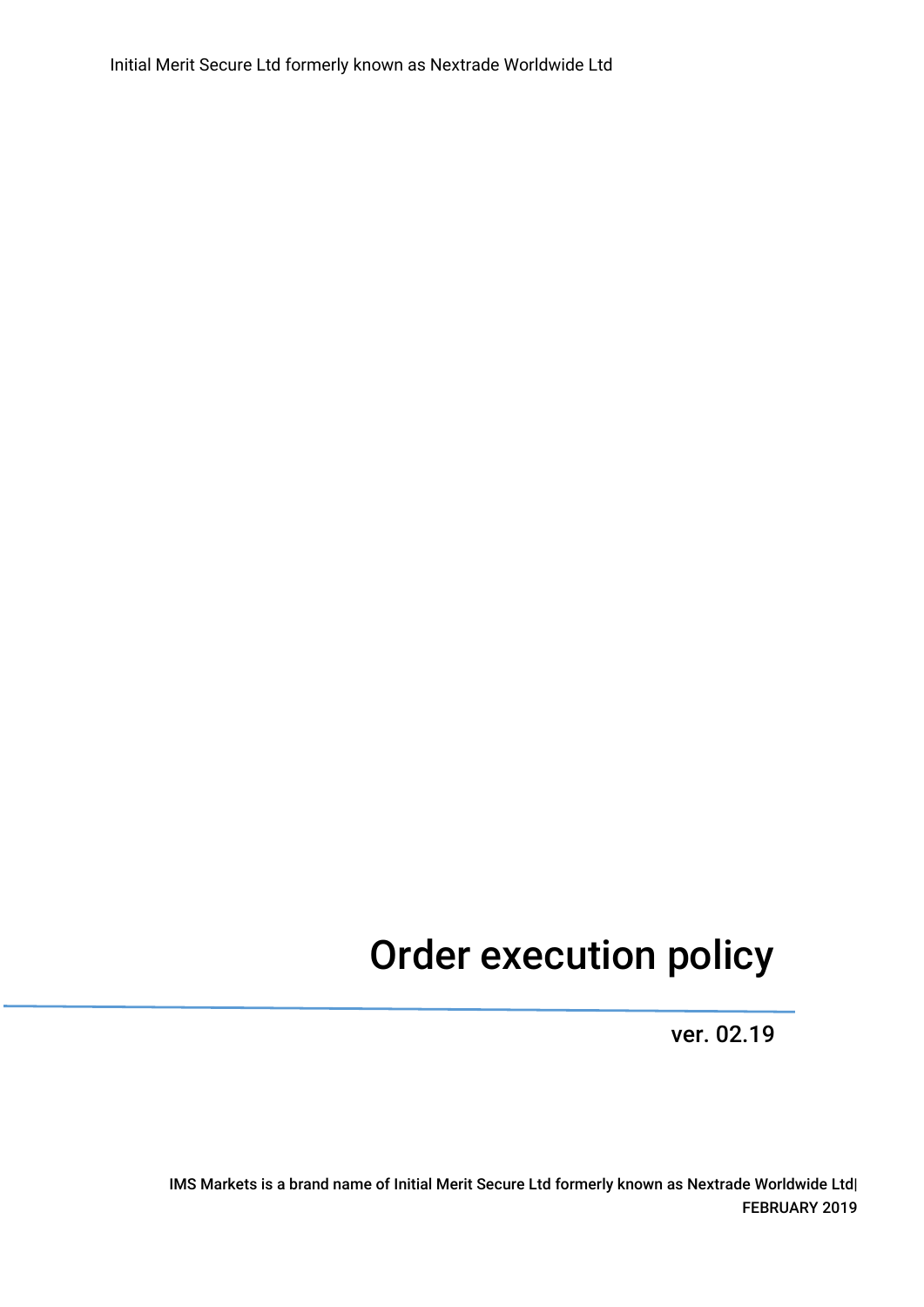### 1. Introduction

Following the implementation of the Markets in Financial Instruments Directive 2014/65/EU ("MiFID II") and in accordance to the provisions of the Financial Services and Activities and Regulated Markets Law of 2017 (the "Law") of the Cyprus Securities and Exchange Commission ("CySEC"), Initial Merit Secure Ltd formerly known as Nextrade Worldwide Ltd (hereinafter called the "Company") is required to establish an Order Execution Policy (hereinafter called the "Policy") and take all reasonable steps to obtain the best possible result ("Best Execution") on behalf of its clients.

The Policy describes the way that the Company will achieve the best possible results for its clients by taking into consideration the provisions of the Delegated Regulation (EU) 2017/565 and includes information that must be provided to clients and potential clients in relation to the execution criteria and factors considered when trying to obtain best possible results on a consistent basis.

### 2. Scope

The Order Execution Policy of the Company applies to both retail and professional clients, when providing the investment service of Reception and transmission of orders only in relation to Financial contracts for differences ("CFDs") as these are defined in point 9 of section C of Annex I of MiFID II.

The Company's Best Execution obligations do not extend to Eligible Counterparties as per Article 30(1) of MiFID II.

Moreover, the Policy is limited when the Company receives specific client instructions as provided in section 6 of this Policy.

### 3.Best Execution Factors & Criteria

When receiving and transmitting clients' orders to third parties ("receiving firms") for execution, the Company takes into account multiple Execution Factors, in order to obtain the best possible result for its clients, such as:

- Price;
- Likelihood of execution;
- Size of order;
- Likelihood of settlement;
- Costs (direct or indirect);
- Speed of execution;
- Nature of the order;
- Any other considerations relevant to the execution of an order (e.g. prevailing market conditions).

The Company determines the relative importance of the aforementioned Execution Factors by taking into account the characteristics of the following Execution Criteria:

• the client including the categorization of the client as retail or professional,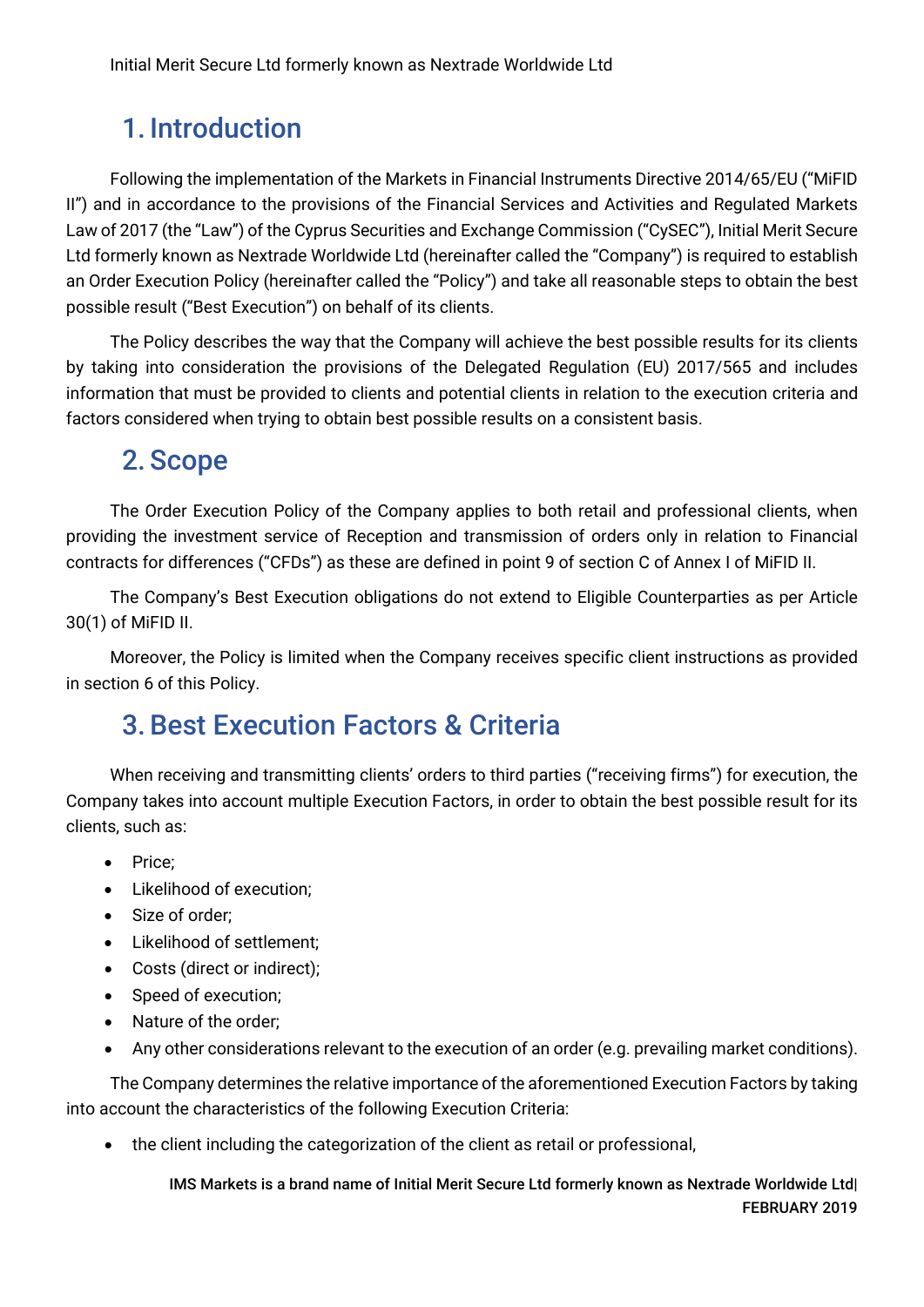Initial Merit Secure Ltd formerly known as Nextrade Worldwide Ltd

- the client's order,
- the financial instruments that are the subject of that order, and
- the Execution Venues to which that order can be directed.

The process by which the Company performs this assessment depends on the specifics of each case. The Company's execution obligations will be discharged in a manner that considers the different circumstances associated with the execution of the order as they relate to the financial instruments involved, namely OTC derivatives. Financial instruments of this nature are bilateral contracts that are arranged through negotiation, with a quote or price provided to a client. A client will decide whether or not to transact with the Company on the basis of that quote.

Price and costs will ordinarily be of high relative importance in obtaining best possible results. However, in some circumstances, reference to the Execution Criteria may appropriately determine that other Execution Factors have greater importance in achieving the best possible result for the client.

For retail clients, the best possible result shall be determined in terms of the total consideration, representing the price of the financial instrument and the costs related to execution, which shall include all expenses incurred by the client which are directly related to the execution of the order, including Execution Venue fees, clearing and settlement fees and any other fees paid to third parties involved in the execution of the order.

### 4. Execution Venues

"Execution Venues" are the locations (with or without a physical presence) such as regulated markets, multilateral trading facilities, systematic internalisers, market makers, liquidity providers or any other entity that facilitates trading of Financial Instruments.

For the purpose of transmitting orders for execution, the Company acts as an agent on behalf of the Client. A list of the Execution Venues and intermediaries (third-party brokers) used by the Company for the execution of client orders in respect to each class of financial instruments can be found below:

#### **Approved intermediaries:**

- **Broctagon Prime Ltd, License Number: 320/17**
- **FXNet Ltd**

Derivatives' trading venues:

• All transactions in CFDs are undertaken over the counter (OTC) and NOT on a recognized exchange. As a result, such transactions may expose the Client to greater risks than transactions executed on regulated markets.

Although this list of Execution Venues and intermediaries (third-party brokers) is not exhaustive, it comprises those which the Company places significant reliance. The Company reserves the right to use other Execution Venues where deemed appropriate in accordance with the execution policy and may add or remove any Execution Venues from this list. A complete list of Execution Venues included in the Order Execution Policy of the Company can be provided to the client, upon request.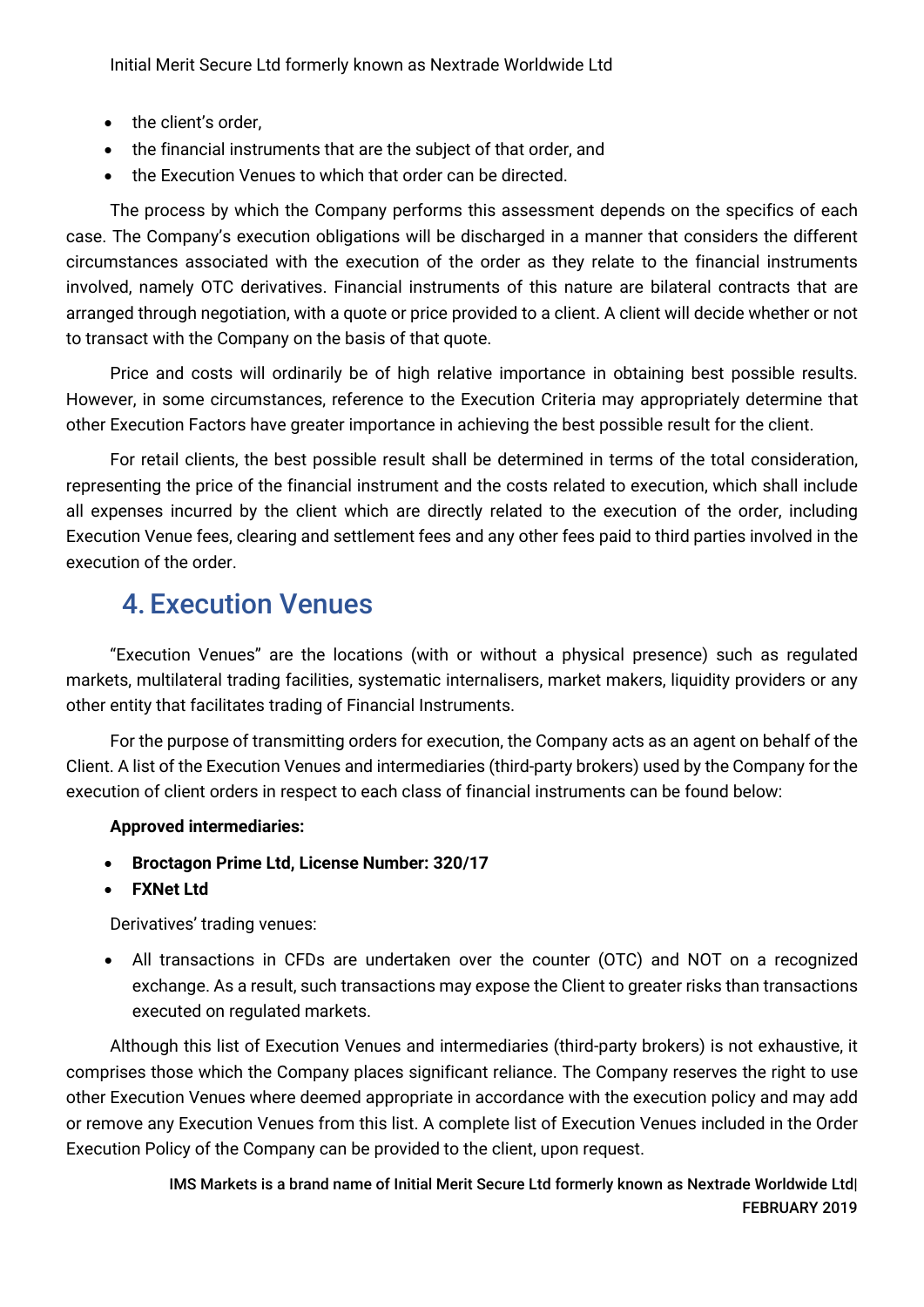### 5. Selecting an Execution Venue

Subject to proper consideration of the Execution Criteria and Execution Factors referred to above, where there is more than one competing Execution Venue to execute an order for a financial instrument, the Company shall assess and compare the results for the client that would be achieved by executing the order on each of the Execution Venues.

The Company will transmit orders to those execution venues that it deems sufficient to provide the best possible result based on comparable venue information. Subject to any specific instructions, in meeting the best execution obligation to take all sufficient steps to obtain on a consistent basis the best possible result for the execution, the Company considers the following execution venues as appropriate:

- Regulated Markets ("RM");
- Multilateral Trading Facilities ("MTF");
- Organised Trading Facilities ("OTF");
- Systematic Internalisers ("SI");

An entity which performs a similar function in a third country to the functions performed by any of the foregoing outside the EEA which are regulated according to their local rules.

### 6.ORDER EXECUTION ELEMENTS

**Prices:** The Company generates its own tradable prices based on price feeds from some of the world's leading liquidity providers and independent price providers. The main way in which the Company will ensure that the Customer receives the best execution will be to ensure that the calculation of the 'bid' and 'ask' spread is made with reference to a range of underlying price providers and data sources. The Company reviews its independent price providers at least once a year to ensure that correct and competitive pricing is offered.

**Re-quoting**: this is the practice of providing a secondary quote to the Customer after an 'instant order' has been submitted; the Customer must agree to this quote before the order is executed. The Company will re-quote 'instant orders' if the requested price originally specified by the Customer is not available. The secondary quote provided to the Customer is the next available price received by the Company from its third party liquidity providers. The Company does not re-quote 'pending orders'.

**Slippage**: at the time that an order is presented for execution, the specific price requested by the Customer may not be available; therefore, the order will be executed close to or a number of pips away from the Customer's requested price. If the execution price is better than the price requested by the Customer that is referred to as 'positive slippage'. In contrast, if the execution price is worse than the price requested by the Customer this is referred to as 'negative slippage'. Please be advised that 'slippage' is a normal market practice and a regular feature of the foreign exchange markets under conditions\* such as liquidity and volatility due to news announcements, economic events and market openings. The Company's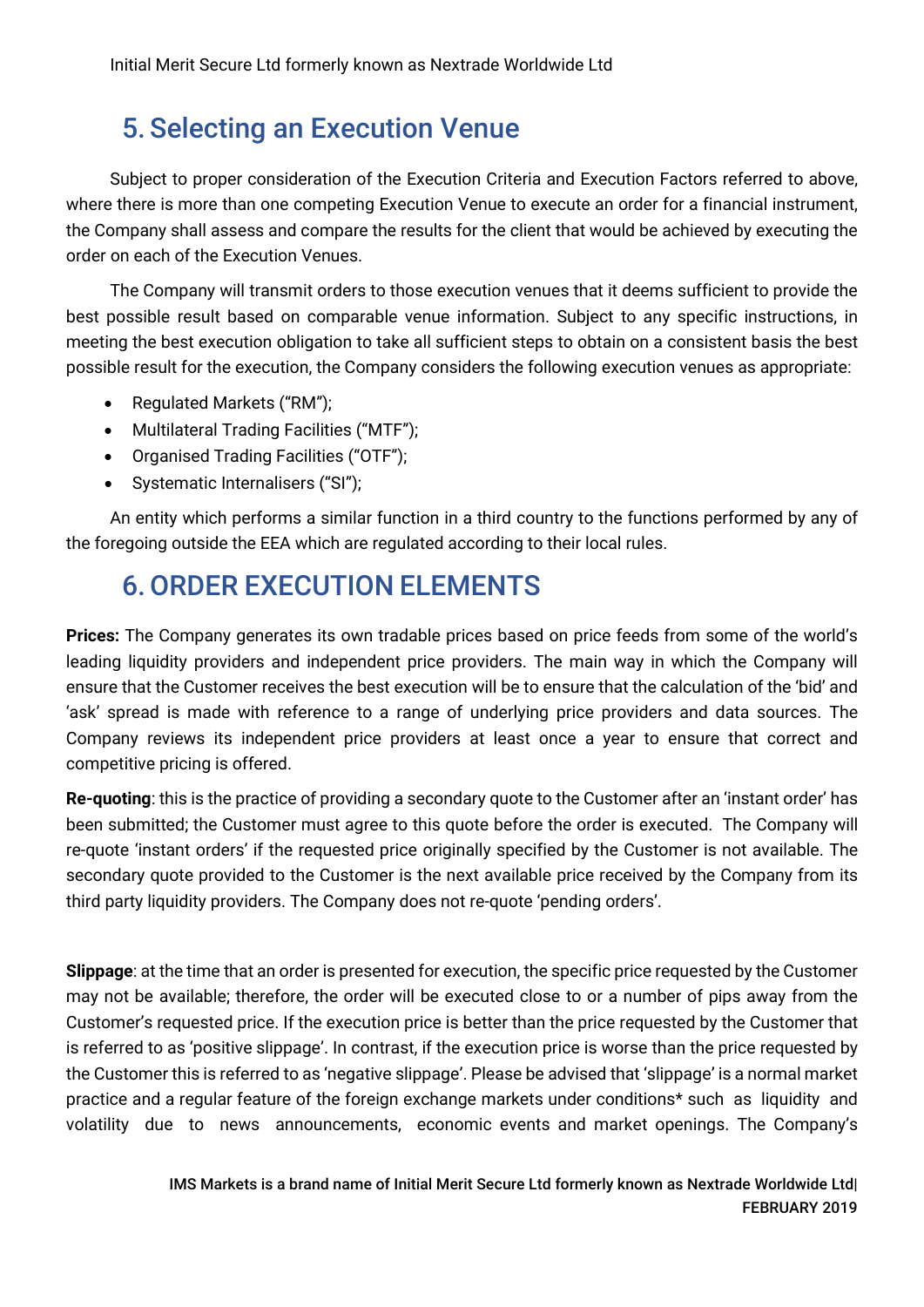automated execution software does not operate based on any individual parameters related to the execution of orders through any specific Customer accounts.

**Partial fills**: this is the practice of executing an order in parts if there is not enough liquidity in the market at the time in order to fill-in the full order at a specific price. Partial fills may be executed at different prices.

#### **\* Please note that this is not an exhaustive list.**

# 7.Order Execution Types

#### **INSTANT ORDER(S)**

Instant Order: this is an order to either buy or sell at the 'ask' or 'bid' price (respectively) as it appears in the quotes flow at the time the Customer presents the order for execution.

#### **PENDING ORDER(S)**

Stop Orders: this is an order to buy or sell once the market reaches the 'stop price'. Once the market reaches the 'stop price' the 'stop order' is triggered and treated as a 'market order'\* If the 'stop order' is not triggered it shall remain in the system until a later date subject to the conditions described in the 'Good till Cancel' section. For further information please see the Company's website.

**Stop Loss:** this is an order to minimize losses. Once the market reaches the 'stop loss price' the order is triggered and treated as a 'market order'\*. If the 'stop loss' is not triggered it shall remain in the system until a later date. For further information, please see the Company's website.

**\*Market Order**: this is an order to buy or sell at the current market price that is available. The system automatically aggregates the volume received from third party liquidity providers and executes the 'market order' at VWAP ('Volume-Weighted Average Price') that is the average and best available price at the time of the execution. Once the 'market order' is triggered it shall be subject to the conditions described in the 'Good till Cancel' section.

**Good till Cancel ('GTC') (=Expiry)**: this is a time setting that the Customer may apply to 'pending orders'. The Customer may choose a specific date in the future until which the order may remain 'live' and pending execution; if the order is not triggered during this timeframe it shall be deleted from the system.

**Limit Orders**: this is an order to buy or sell once the market reaches the 'limit price'. Once the market reaches the 'limit price' the 'limit order' is triggered and executed at the 'limit price' or better. If the 'limit order' is not triggered it shall remain in the system until a later date subject to the conditions described in the 'Good till Cancel' section. For further information please see the Company's website.

**Take Profit**: this is an order to secure profits. Once the market reaches the 'take profit price' the order is triggered and treated as a 'limit order'. If the 'take profit order' is not triggered it shall remain in the system until a later date. For further information please see the Company's website.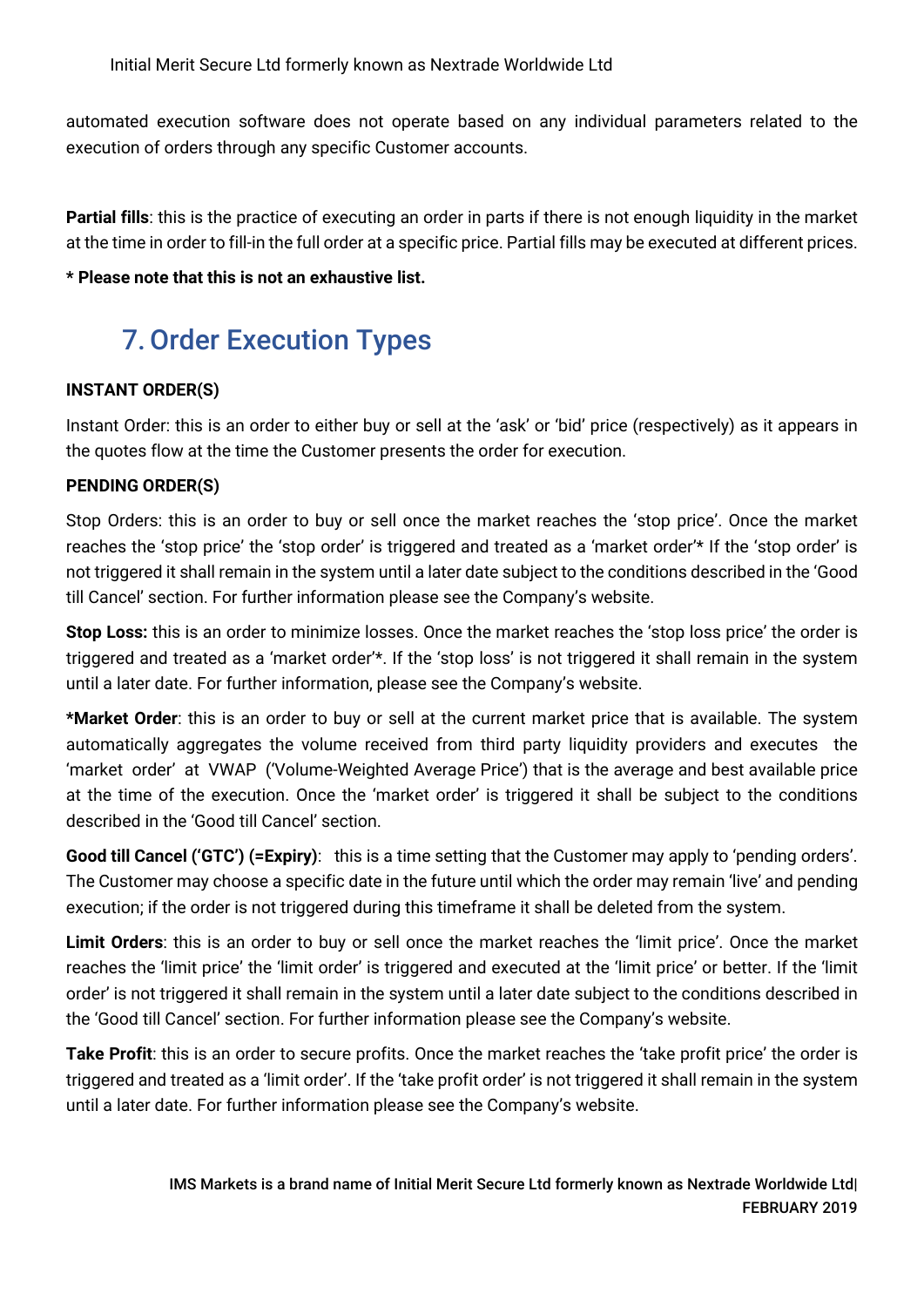**Pending Order Modification/Cancellation:** the Customer may modify/cancel a 'pending order' if the market did not reach the level of the price specified by the Customer.

#### **MARKET ORDER(S)**

Market Order: this is an order to buy or sell at the current market price that is available. The system automatically aggregates the volume received from third party liquidity providers and executes the 'market order' at VWAP ('Volume-Weighted Average Price') that is the average and best available price at the time of the execution.

#### **PENDING ORDER(S)**

Stop Orders: this is an order to buy or sell once the market reaches the 'stop price'. Once the market reaches the 'stop price' the 'stop order' is triggered and treated as a 'market order'\* If the 'stop order' is not triggered it shall remain in the system until a later date subject to the conditions described in the 'Good till Cancel' section. 'Stop orders' can be placed as close to the current market price as the Customer wishes; there is no restriction.

**Stop Loss**: this is an order to minimize losses. Once the market reaches the 'stop loss price' the order is triggered and treated as a 'market order'\*. If the 'stop loss' is not triggered it shall remain in the system until a later date. 'Stop loss orders' can be placed as close to the current market price as the Customer wishes; there is no restriction.

**\*Market Order (Applicable for 'Stop Orders' and 'Stop Loss Orders'):** this is an order to buy or sell at the current market price that is available. The system automatically aggregates the volume received from third party liquidity providers and executes the 'market order' at VWAP ('Volume-Weighted Average Price') that is the average and best available price at the time of the execution. Once the 'market order' is triggered it shall be subject to the conditions described in the 'Good till Day' and 'Good till Cancel' sections.

**Good till Cancel ('GTC') (=Expiry):** this is a time setting that the Customer may apply to 'pending orders'. The Customer may choose a specific date in the future up until when the order may remain 'live' and pending execution; if the order is not triggered during this timeframe it shall be deleted from the system.

**Good till Day ('GTD'):** this is an execution setting that applies to 'pending orders' traded through the platform. It refers to the 5 second period commencing from the time the order is triggered. During these 5 seconds the order is pending execution according to its type as described above.

**Limit Orders:** this is an order to buy or sell once the market reaches the 'limit price'. Once the market reaches the 'limit price' the 'limit order' is triggered and executed at the 'limit price' or better. If the 'limit order' is not triggered it shall remain in the system until a later date subject to the conditions described in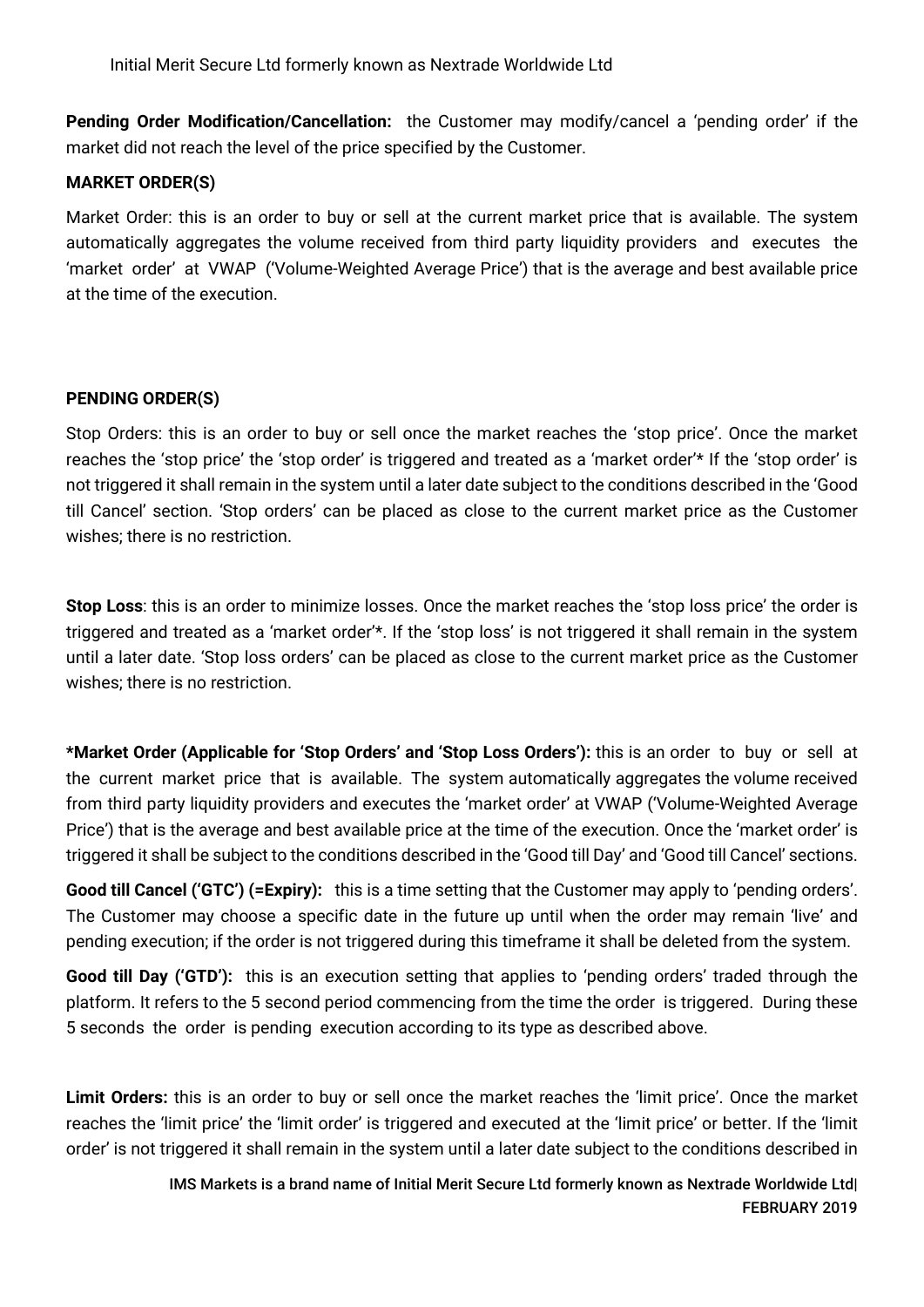the 'Good till Cancel' section. 'Limit orders' can be placed as close to the current market price as the Customer wishes; there is no restriction.

**Take Profit:** this is an order to secure profits. Once the market reaches the 'take profit price' the order is triggered and treated as a 'take profit order'. If the 'take profit order' is not triggered it shall remain in the system until a later date. 'Take profit orders' can be placed as close to the current market price as the Customer wishes; there is no restriction.

**Pending Order Modification / Cancellation:** the Customer may modify/cancel a 'pending order' if the market does not reach the level of the price specified by the Customer.

**Simultaneous Positions:** A Customer may hold up to 200 positions simultaneously (considered as summary of "Market" and "Pending Orders" per Customer.

The Company reserves the right to change the software trading platforms from time to time.

## 8. Specific Client Instructions

Where the client gives specific instruction as to the execution of an Order the Company shall execute the Order in accordance with that specific instruction according to Article 27(1) of MiFID II.

When the Company executes an order following specific instructions from the client, it should be treated as having satisfied its best execution obligations only in respect of the part or aspect of the order to which the client instructions relate. The fact that the client has given specific instructions which cover one part or aspect of the order should not be treated as releasing the Company from its best execution obligations in respect of any other parts or aspects of the client order that are not covered by such instructions.

The Company will not induce a client to instruct it to execute an order in a particular way, by expressly indicating or implicitly suggesting the content of the instruction to the client.

### 9.Reception and Transmission of Orders

Subject to any specific instructions from the client (as per paragraph 6), the Company will transmit an order it receives from the client to an associated entity, such as a third-party broker, for execution. In doing so, the Company shall act in the client's best interests and will comply with section 3 above.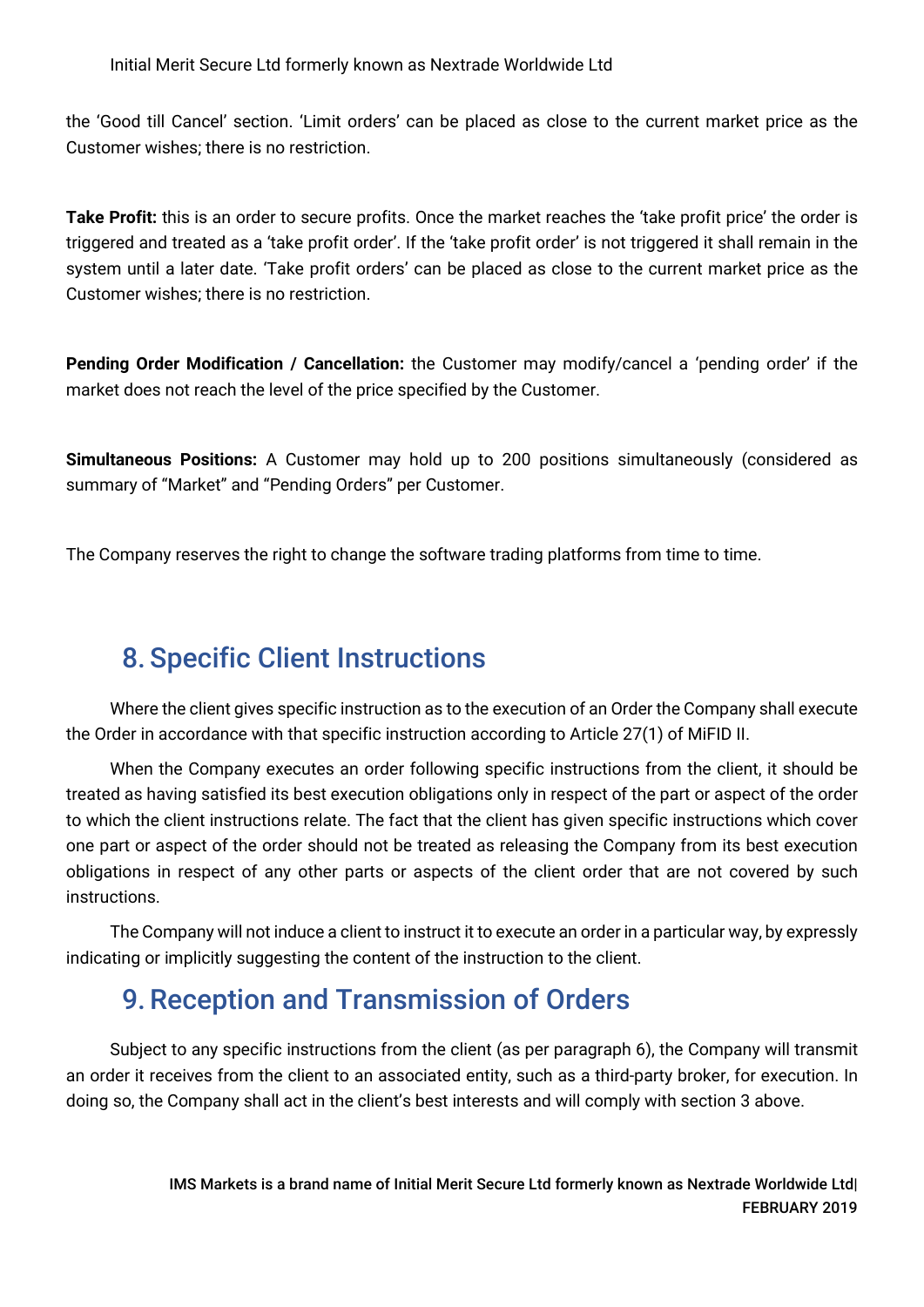The Company will review periodically its choice of third-party brokers to ensure that the third-party broker has execution arrangements and execution policy that enable the Company to comply with all its best execution requirements. A complete list of third-party brokers can be provided to the client, upon request.

The obligation to provide best execution applies to all types of financial instruments captured under MiFID II and is not based on whether or not the instrument is listed in the European Economic Area. To this end, the Company will require from third-party brokers to demonstrate that they are providing with best execution on a consistent basis in line with the Policy.

### 10. Client Order Handling

All client orders will be executed promptly and accurately recorded and allocated. The Company will inform retail clients about any material difficulty relevant to the proper carrying out of orders promptly upon becoming aware of the difficulty.

Where comparable orders are received, they will be processed sequentially, unless a specific client seeks to be treated otherwise. The Company will disclose any inducements and fees related to the use of execution venues to clients.

### 11. Order Aggregation

To carry out a client order in aggregation with either another client order, the Company will ensure the following requirements are met:

- it is unlikely that the aggregation of orders and transactions will work overall to the disadvantage of any client whose order is to be aggregated;
- It is disclosed to each client whose order is to be aggregated that the effect of aggregation may work to its disadvantage in relation to a particular order;
- an order allocation policy is established and effectively implemented, providing for the fair allocation of aggregated orders and transactions, including how the volume and price of orders determines allocations and the treatment of partial executions.

Where the Company aggregates an order with one or more other client orders and the aggregated order is partially executed, it shall allocate the related trades in accordance with its order allocation policy.

### 12. Monitor and Review

The Company will monitor on a regular basis and the effectiveness of this Policy and the execution quality of the procedures explained in this Policy, making any changes where appropriate.

The Company will also be able to demonstrate to clients, at their request, that we have executed their orders in accordance with this Policy.

In addition, the Company will review this Policy at least once a year and will notify its clients of any material changes (including changes to the selected Execution Venues and third-party brokers). Upon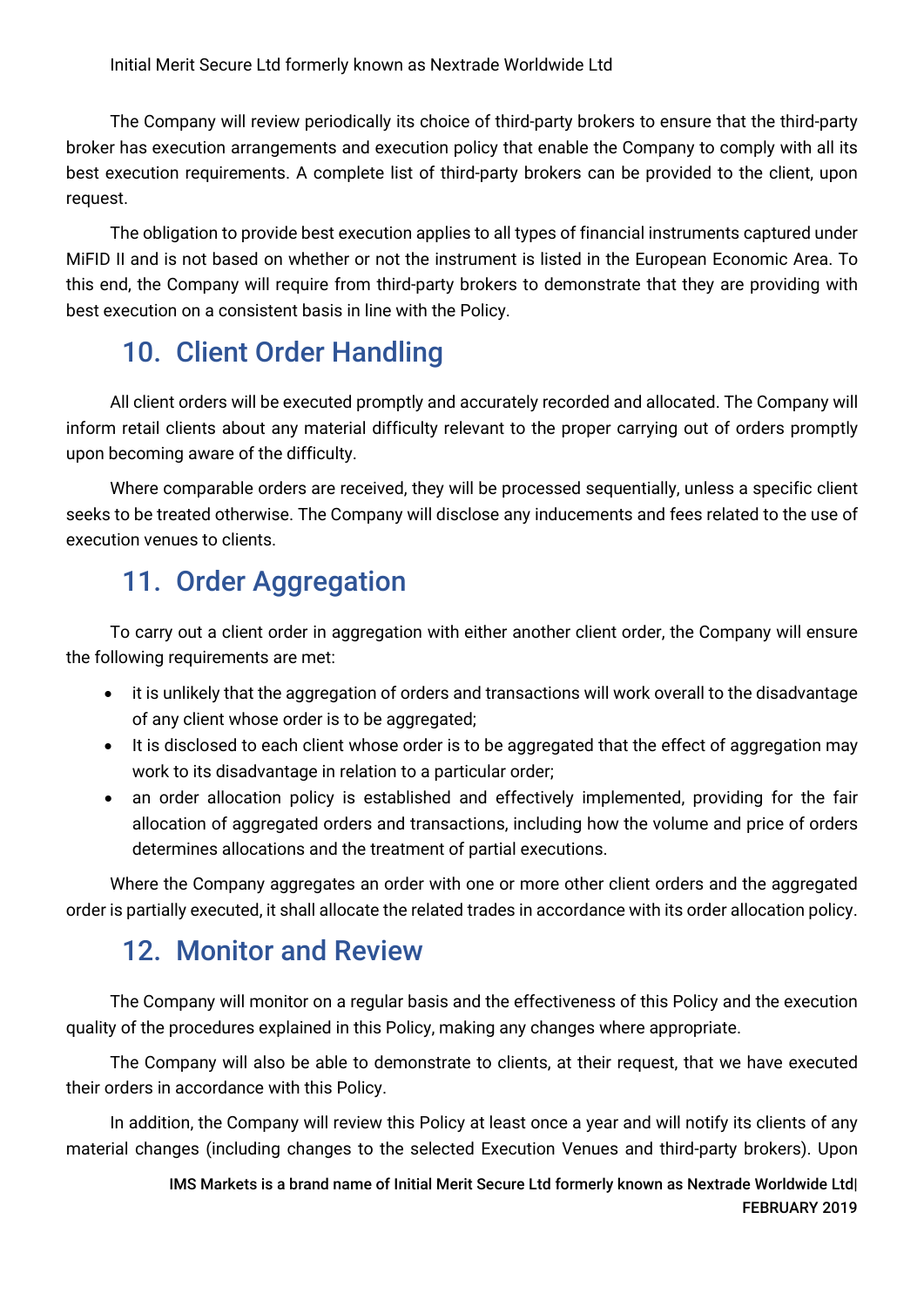request, the Company will demonstrate to its clients that it has executed their orders in accordance with its Order Execution Policy.

Pursuant to MIFID II, since the transactions are executed outside of the trading venue (i.e. OTC), the Company will monitor and check the fairness of the price by collecting market data used in the estimation of the price of such products, and in cases that is possible, compare with comparable or similar products. The determination of the relevancy of any similar products or markets will be solely at the Company's discretion, when assessing and monitoring the fairness of price and may choose different markets for different products or circumstances.

### 13. Client Consent

When establishing a business relation with the Client, the Company is required to obtain the Client's prior consent to this Policy. The Company is also required to obtain the Client's prior express consent before it transmits its order for execution outside a regulated market or an MTF (Multilateral Trading Facility).

The client shall be deemed to have provided such consent to the Order Execution Policy, as in force from time to time, by signing the Agreement or by effecting a transaction following the receipt of the notice of any amendment of the Order Execution Policy.

### 14. Publication obligation

The Company will summarize and make public on annual basis, for each class of financial instruments, the top five execution venues in terms of trading volumes where they execute orders in the preceding year and information on the quantity of execution obtained. The publication must be in line with the provisions of the Delegated Regulation (EU) 2017/576 and includes among others:

- a) Information on the class of financial instrument;
- b) Venue name and identifier; and
- c) Volume of client orders executed on that execution venue expressed as a percentage of total executed volume.

### 15. Request to demonstrate best execution

Upon reasonable request from a client, and provided that the order was subject to the requirements of this Policy, the Company will demonstrate to the client that it has been executed its order in accordance with this Policy.

In the absence of evidence, the records of the Company will constitute conclusive evidence to the actions taken by the Company to obtain best execution on behalf of its clients. The Company keeps records in relation to the best execution requirements, including records of its trading activities and versions of this Policy, for a period of five years in accordance with MiFID II.